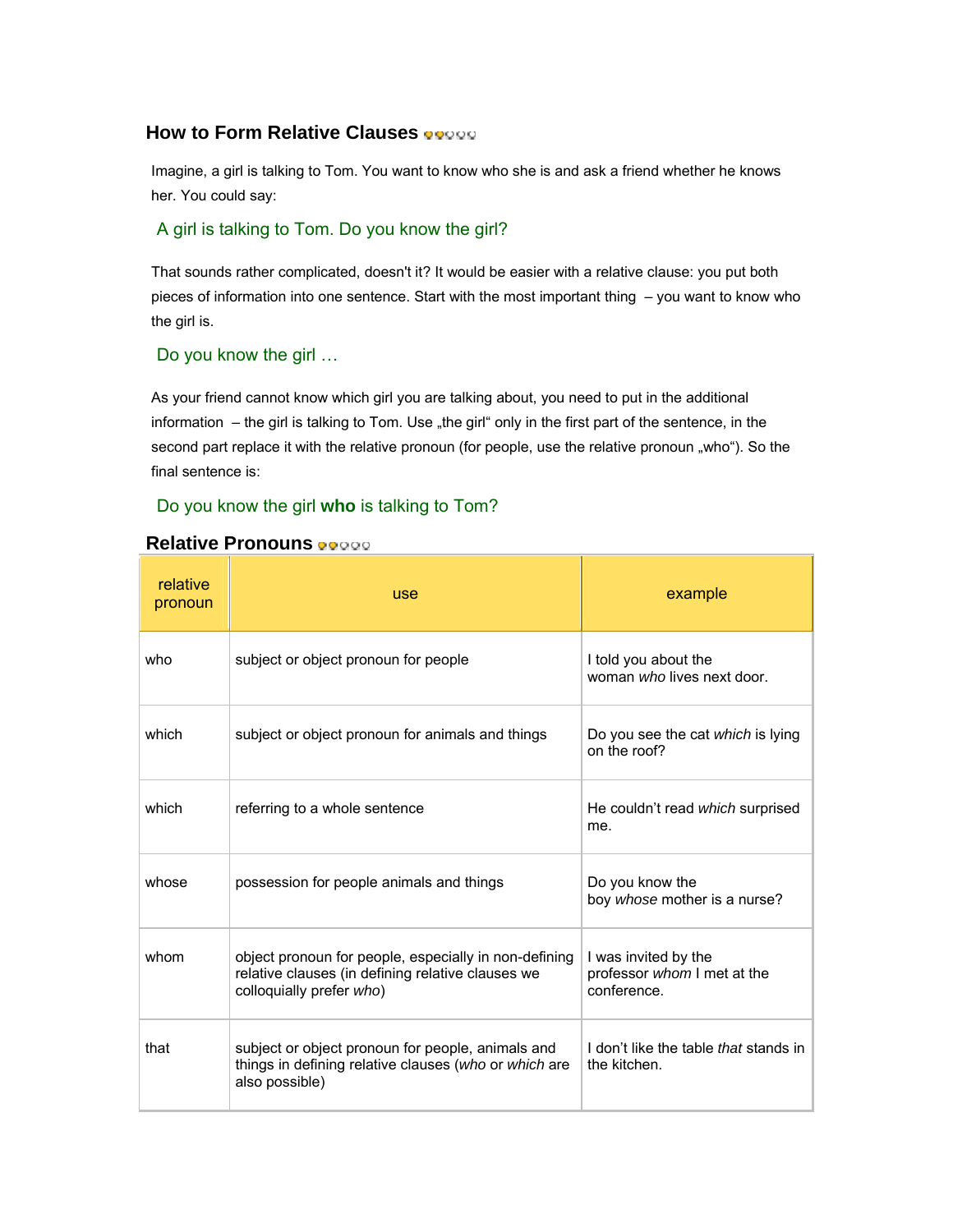# **Subject Pronoun or Object Pronoun?**

Subject and object pronouns cannot be distinguished by their forms - who, which, that are used for subject and object pronouns. You can, however, distinguish them as follows:

If the relative pronoun is followed by a verb, the relative pronoun is a *subject pronoun*. Subject pronouns must always be used.

## the apple **which** *is* lying on the table

If the relative pronoun is not followed by a verb (but by a noun or pronoun), the relative pronoun is an *object pronoun*. Object pronouns can be dropped in defining relative clauses, which are then called *Contact Clauses*.

#### the apple **(which)** *George* lay on the table

#### **Relative Adverbs**

A relative adverb can be used instead of a relative pronoun plus preposition. This often makes the sentence easier to understand.

#### This is the shop **in which** I bought my bike.

 $\rightarrow$  This is the shop where I bought my bike.

| relative<br>adverb | meaning     | <b>use</b>                  | example                    |
|--------------------|-------------|-----------------------------|----------------------------|
| when               | in/on which | refers to a time expression | the day when we met him    |
| where              | in/at which | refers to a place           | the place where we met him |
| why                | for which   | refers to a reason          | the reason why we met him  |

## **Defining Relative Clauses**

Defining relative clauses (also called *identifying relative clauses* or *restrictive relative clauses*) give detailed information defining a general term or expression. Defining relative clauses are not put in commas.

Imagine, Tom is in a room with five girls. One girl is talking to Tom and you ask somebody whether he knows this girl. Here the relative clause defines which of the five girls you mean.

#### Do you know the girl who is talking to Tom?

Defining relative clauses are often used in definitions.